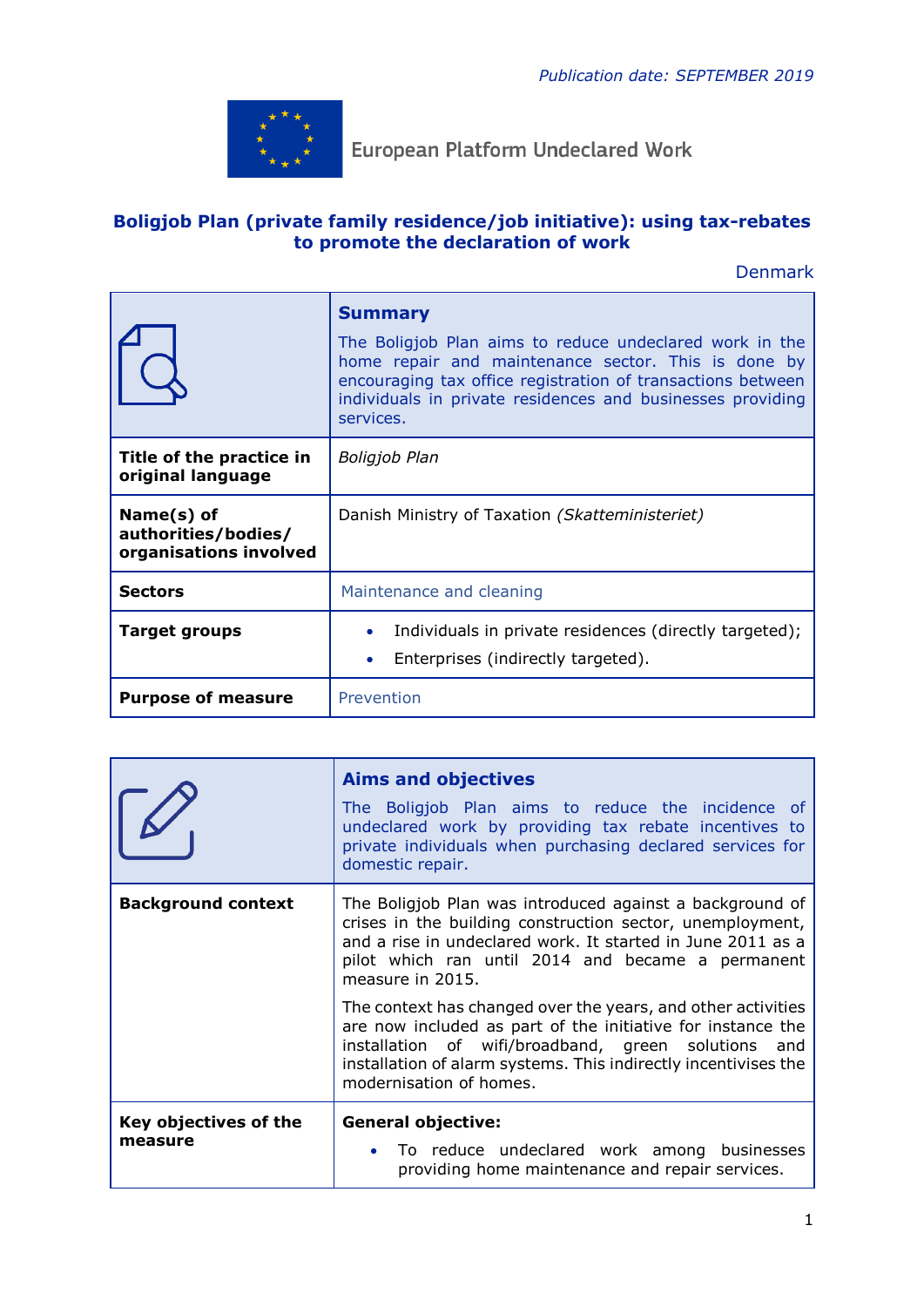

|                                            | <b>Specific objectives:</b>                                                                                                                                                                                                                       |
|--------------------------------------------|---------------------------------------------------------------------------------------------------------------------------------------------------------------------------------------------------------------------------------------------------|
|                                            | To encourage individuals (registered tax-payers in a<br>private residence) to use declared services when<br>buying services for the home;                                                                                                         |
|                                            | To encourage enterprises to work declared and<br>$\bullet$<br>legitimise their work.                                                                                                                                                              |
| <b>Main activities</b>                     | The deduction is available to persons aged over 18<br>years and was originally up to a maximum of<br>EUR 2 700 per person per year. From 2016, this was<br>reduced to EUR 800 for services and EUR 1 650 for<br>home maintenance and improvement. |
|                                            | The deduction is limited to 26% of the value of the<br>labour cost related to the service and does not<br>include material costs.                                                                                                                 |
|                                            | Expenses can relate to services in an individual's<br>$\bullet$<br>private residence such as house cleaning, child-care,<br>garden work, home repair and maintenance.                                                                             |
|                                            | The purchaser retains the invoice to<br>report<br>$\bullet$<br>electronically to the tax authority (by self-<br>assessment).                                                                                                                      |
|                                            | They receive a tax rebate as a deduction on their<br>$\bullet$<br>taxable income.                                                                                                                                                                 |
|                                            | The enterprise providing the services must provide<br>$\bullet$<br>their VAT-registration number on the invoice, and is<br>obliged to separate the invoice into wages and other<br>costs.                                                         |
| <b>Funding/organisational</b><br>resources | Between 2011-17, the Boligjob Plan has paid out nearly<br>EUR 1.3 million in tax rebates.                                                                                                                                                         |

|                                     | <b>Outcomes</b><br>The Boligjob Plan has been successful in attracting<br>individuals to take part and claim tax rebates for purchasing<br>declared domestic services. Between 2011 and 2017, nearly<br>EUR 1.3 million in tax rebates have been claimed. However,<br>the impact on undeclared work has not been as great as may<br>have been anticipated. |
|-------------------------------------|------------------------------------------------------------------------------------------------------------------------------------------------------------------------------------------------------------------------------------------------------------------------------------------------------------------------------------------------------------|
| <b>Achievement of</b><br>objectives | The key outcomes are as follows:<br>· 2011: 360 000 users/EUR 147 million cost of<br>reimbursement;<br>· 2014: 650 000 users/EUR 256 million cost of<br>reimbursement;<br>• 2017: 425 000 users/EUR 106 million cost of<br>reimbursement.                                                                                                                  |